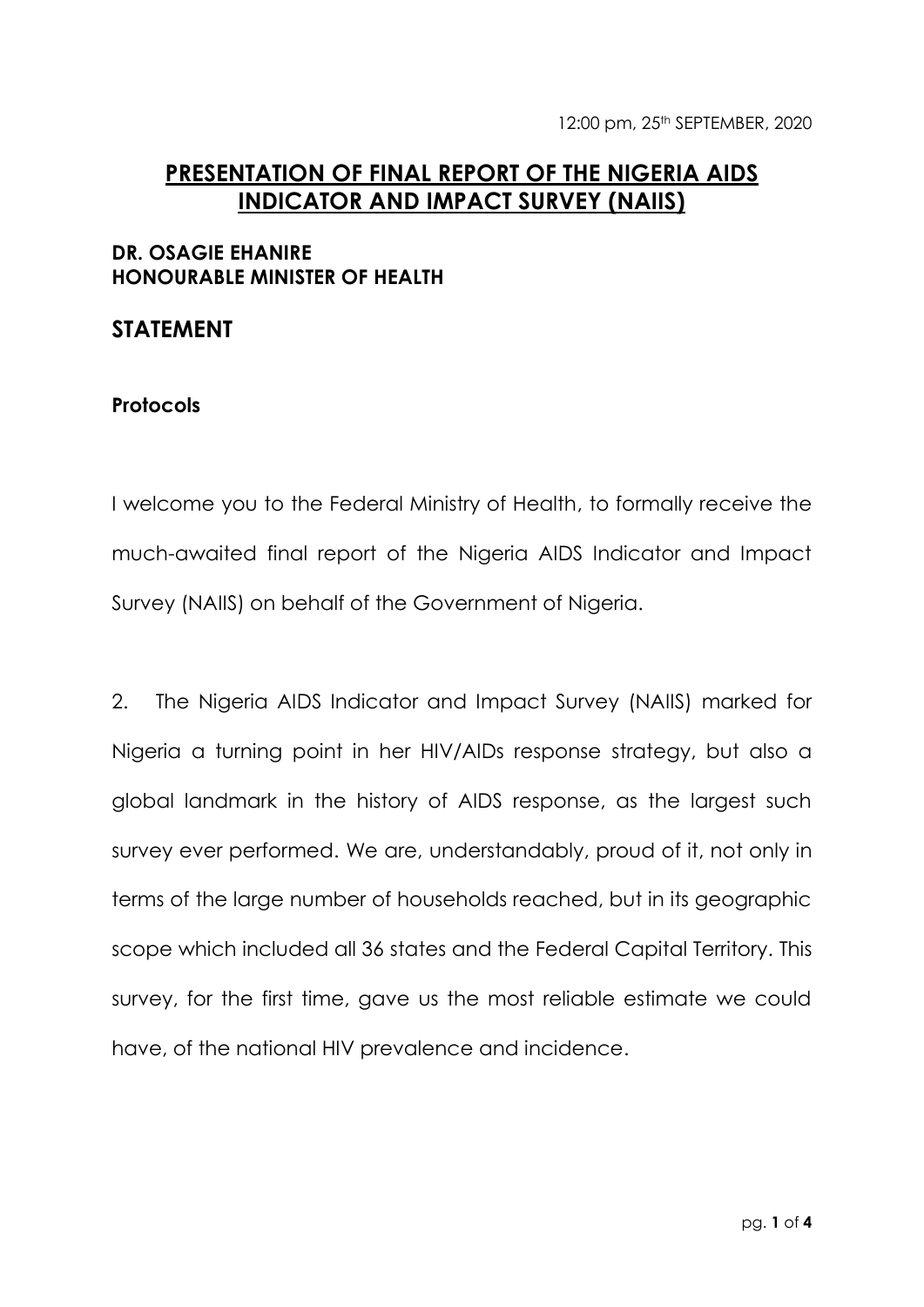3. I wish, at this point, to express appreciation to the United States Government for the significant financial contribution that enabled NAIIS implementation and also to acknowledge the additional funding provided by the Global Fund. I also appreciate the technical assistance we received from UN agencies, especially UNAIDS, WHO and UNICEF, as well as other stakeholders and partners. We thank the University of Maryland, for their role as the Technical Support Organisation for the survey; the Director-General of the National Agency for the Control of AIDS (NACA), for his role in leading the University of Maryland team at the time of survey implementation, and finally all those who brought their experience to bear in support of the project.

4. With the survey, we have evidence to help us map out the road to end the HIV epidemic in Nigeria, rather than previous operations by estimates and guesswork. We can already see incremental benefits from application of the new knowledge, as compared to previous effort, and the progress made in anti-retroviral therapy coverage of people living with HIV, along with viral suppression levels. I note the diverse pictures of the epidemic across various states of Nigeria and more importantly, the information we have gained from NAIIS, with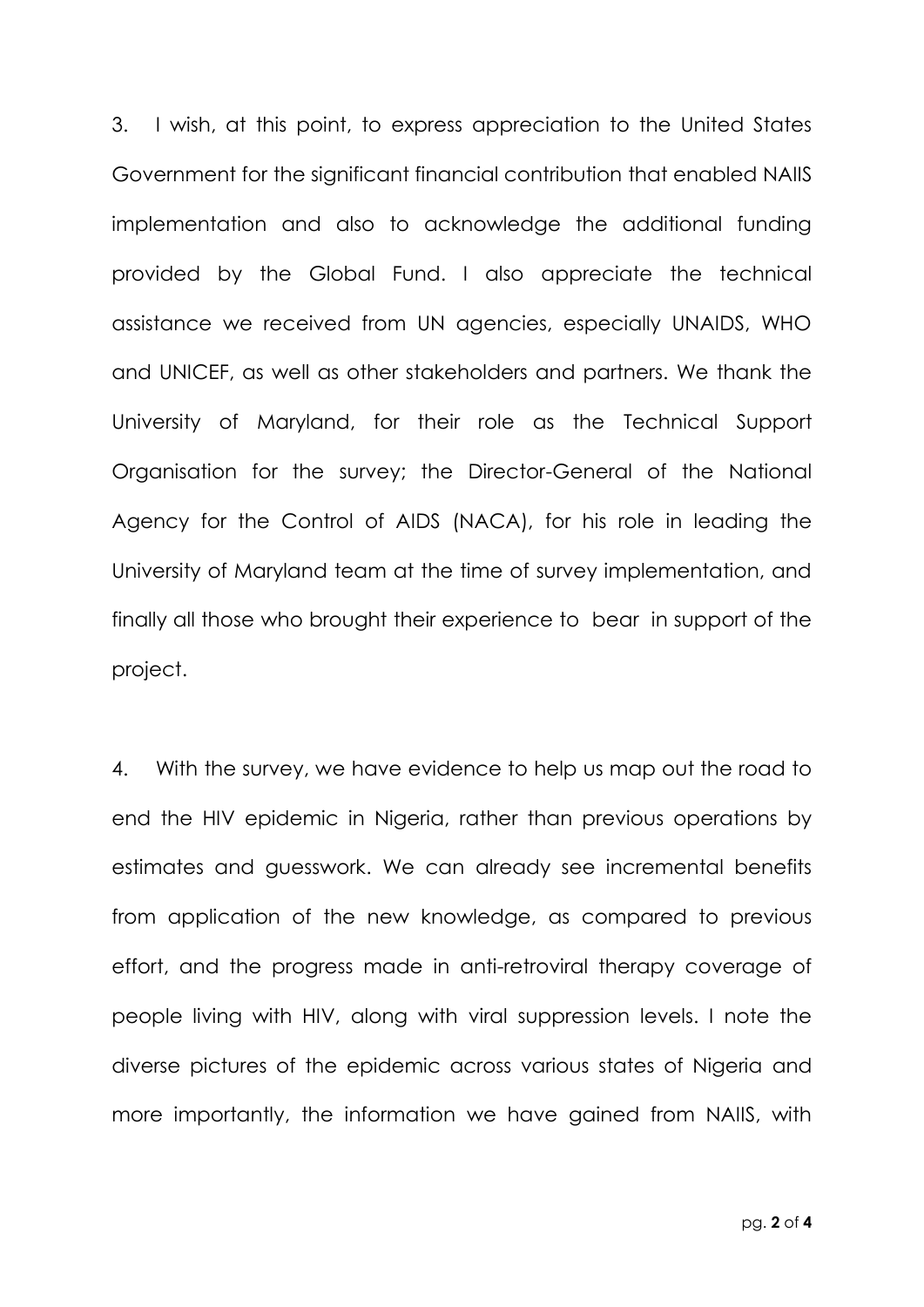respect to areas where critical investment and program effort is required, in order to meet our targets.

5. This final report is an important reference document to inform our policies, programmes, and funding priorities.

6. We are committed to working with our partners to achieve epidemic control, by strengthening the evidence base for decision making as an important component of the next phase of work. Building capacity in human resources and infrastructure for better monitoring and tracking, will be key. We have laid a foundation through the National Data Repository, to improvise routine HIV surveillance. We shall, in addition, continue to conduct Integrated Biological and Behavioural Surveillance Surveys (IBBS) for key populations, to ensure that no one left behind. I am pleased to note that the fourth round of this survey is now in process.

6. I shall end by acknowledging changing needs of HIV response in Nigeria, especially the competing priorities occasioned by the COVID-19 pandemic. Mobilising additional domestic and international resources will be critical for sustaining the gains we have made.